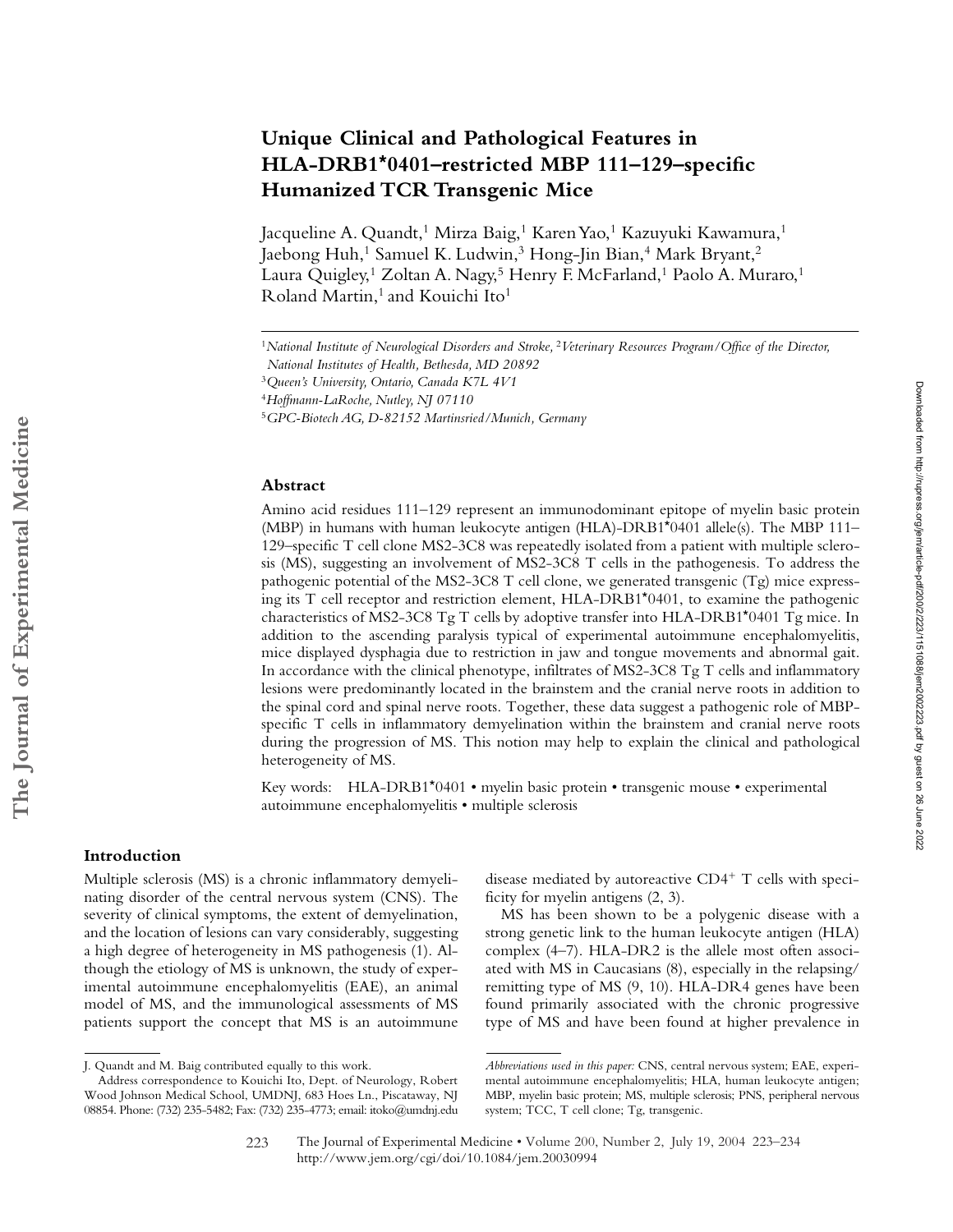MS patients from various ethnic groups, particularly from the Mediterranean area (11–13). Hence, it appears that certain HLA-DR molecules, besides conferring disease susceptibility, may also affect phenotypic characteristics in MS including disease course. This is consistent with findings in EAE, where lesion distribution and disease course, i.e., chronic relapsing versus acute, vary with MHC class II background and the antigen used for disease induction (2). Thus, both the target myelin antigen for autoreactive T cells and the MHC/HLA class II context are important determinants for disease expression. Immunodominant epitopes of suspect autoantigens are largely determined by the HLA-DR allotypes expressed by the patient: whereas myelin basic protein (MBP) 83–99 is an immunodominant epitope in DRB1\*1501- and DRB5\*0101-positive individuals (14, 15), MBP 111–129 is immunodominant in the context of HLA-DRB1\*0401, the most common HLA-DR4 allele (16). Interestingly, whereas MBP 83–99 is encephalitogenic in several EAE-susceptible mouse and rat strains (17), MBP 111–129 is a less common encephalitogen (18–20).

To assess the encephalitogenic potential of MBP 111–129–specific T cells, we selected T cell clone (TCC) MS2-3C8, which had been isolated from the peripheral blood of a patient with relapsing/remitting MS (16). MBP-specific T cell lines were established from peripheral blood obtained from the patient at two time points 25 mo apart (Fig. 1). The vast majority of MBP-responsive cultures at each time point (92 and 80%, respectively) recognized single epitopes within MBP 111–129 in the context of HLA-DRB1\*0401 and were found to be clonal T cell populations by TCR sequence analysis. Cloned TCR sequences identical to MS2-3C8 were overrepresented and

detected at both time points. The repeated isolation of these clonal T cells indicated a persistent expansion and suggested relevance to the disease process. Previously, humanized TCR transgenic (Tg) mouse models were found suitable to assess the pathogenic potential of human TCR (21); thus, we chose the MS2-3C8 TCR for the generation of humanized TCR Tg mice to examine whether human MBP 111–129–specific and DRB1\*0401-restricted T cells have encephalitogenic potential. To explore the pathogenic potential of MS2-3C8 T cells in a murine model, one must consider that murine MBP 111–129 differs from the human sequence by a conservative Arg to Lys substitution in position 122, which might affect T cell recognition. Indeed, whereas MS2-3C8 TCC responded to both human and murine peptides, we found that some MBP 111–129–specific human TCCs did not cross-react with murine MBP 111–129 and therein serve as experimental controls.

## **Materials and Methods**

*Animals.* HLA-DRB1\*0401 Tg mice lacking the endogenous MHC class II, IA, and IE were purchased from Taconic Farms or bred in our facility. Rag  $1^{-/-}$  Tg mice were purchased from Jackson Laboratory. Mice were housed in specific pathogen-free facilities at the National Institutes of Health.

*Generation of Human TCR–HLA-DRB1*\**0401–IA/ Tg Mice.* Rearranged MS2-3C8 TCR V $\alpha$  (AV4S1AJ32) and V $\beta$ (BV2S1BJ1S6) chains were amplified from genomic DNA using primer pairs located in introns upstream and downstream of the V-(D)-J regions. The rearranged  $V\alpha$  and  $V\beta$  segments were subcloned into a pair of cassette vectors,  $pT\alpha$  and  $pT\beta$ , respectively (22). The chimeric gene constructs were microinjected into



Figure 1. Relationship between the clinical course of patient with MS and the isolation of MS2-3C8 TCR. (A) The clinical course of the MS patient from whom MS2-3C8 T cell clone was isolated. The onset of clinical symptoms that led to the diagnosis of MS preceded by 16 mo the initial visit at the Neuroimmunology Branch, National Institutes of Health (indicated as Start on panel A, horizontal axis). The subsequent followup time points are expressed in months from the start. Clinical exacerbations that required i.v. steroid treatment are indicated by black bars. The text boxes with black arrows indicate two clinical episodes experienced by the patient involving cranial nerves, including tongue motor or sensory function, salivatory function, and taste. Limiting dilution assays (LDA) were performed from PBMC obtained at two time points (I and II) as indicated by the white arrows. (B) Persistent presence of MS2-3C8 T cell clone in the MS patient shown in A. T cell clone MS2-3C8 was isolated from LDA I. TCR sequences identical to MS2-3C8 were obtained from T cell clones isolated from LDA II, showing the persistence of the MS2-3C8 TCC for at least 26 mo of follow-up.

#### 224 Pathogenic Potential of DRB1\*0401-restricted MBP 111–129 T Cells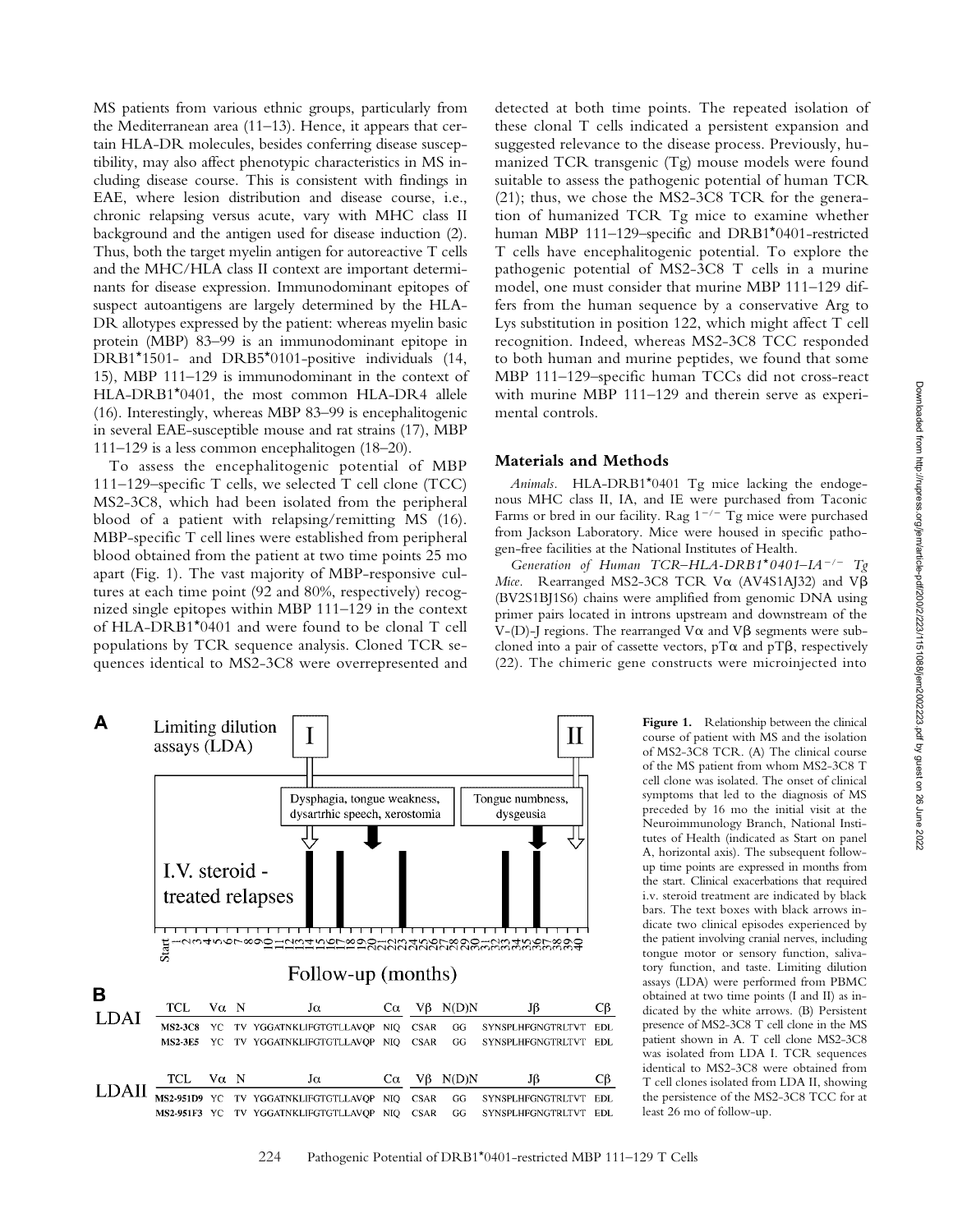C57BL/6 fertilized eggs at SAIC. Using the same approach, chimeric TCR Tg mice were also generated from the healthy donor-derived human MBP 111–129–specific HLA-DRB1\*0401 restricted HD4-1C2 T cell clone (16) that is unresponsive to murine MBP 111–129.

*FACS® Analysis.* Anti–HLA-DR (FITC) and anti–human TCR V $\beta$  2 (PE/FITC/biotinylated) were purchased from Coulter-Immunotech. Other fluorescently labeled antibodies were purchased from BD Biosciences. FACS® analysis was performed on a FACSCalibur using CellQuest software (Becton Dickinson).

*Tissue Culture.* Purified human and murine MBP 111–129 (Hu-MBP 111–129, LSRFSWGAEGQRPGFGYGG; Mu-MBP 111–129, LSRFSWGAEGQKPGFGYGG) synthetic peptides were purchased from the Stanford Pan Facility. Murine IL-12 and IL-2 were purchased from Peprotech. CD4<sup>+</sup> or CD8<sup>+</sup> splenic T cells ( $>95\%$  pure by FACS<sup>®</sup> analysis) obtained by positive selection using anti-CD4– or anti-CD8–coated microbeads (Miltenyi Biotec) were cultured with human and murine MBP 111–129. 4  $\times$  10<sup>4</sup> Tg T cells and 4  $\times$  10<sup>5</sup> irradiated (3,000 rad) spleen cells from HLA-DRB1\*0401–IA<sup>-/-</sup> Tg mice were incubated at  $37^{\circ}$ C for 72 h and 1  $\mu$ Ci [<sup>3</sup>H]thymidine (Dupont) was added to each well for the last 12 h of culture. Quantitation of secreted cytokines was measured by Duoset Murine ELISA kits (R&D Systems). The proliferation of human T cell clones were analyzed as described previously (16).

Induction of EAE. CD4<sup>+</sup> MS2-3C8 and HD4-1C2 Tg Th1 cells were established by cultivation of Tg spleen cells with Hu-MBP 111–129 (10  $\mu$ g/ml) in the presence of IL-12 (3 ng/ml) as described previously (23). Once cells had rested from the antigen and IL-12–driven Th1 differentiation (typically day 10), cells were again stimulated with MBP 111-129 at 10  $\mu$ g/ml without IL-12. After 3–4 d, 10–20 million Tg T cells were transferred into irradiated (350 rad) HLA-DRB1\*0401-IA<sup>-/-</sup> Tg mice (10– 12 wk old). Pertussis toxin (200 ng) was administered i.v. on days 0 and 2. Mice were weighed daily and assigned clinical scores of ascending EAE paralysis as follows: 0, no symptoms; 1, limp tail; 2, hindlimb weakness; 3, hindlimb paralysis; 4, hindlimb and forelimb paralysis.

*Histological Examination.* Deeply anesthetized mice were perfused with 30 ml of cold PBS followed by 30 ml of PBS containing 4% paraformaldehyde. The brain and spinal column were carefully removed and post-fixed in 4% formaldehyde for up to 7 d, at which time the spinal cord was removed from the spinal column and embedded in paraffin for sectioning in selected animals. The cranium and vertebral column tissues were trimmed with the brain and spinal cord in place after the fixed cranial and vertebral tissues were routinely decalcified. The select tissue blocks containing cranial tissues were serially sectioned with sections taken at 25 m intervals for staining. Alternatively, PBS-perfused tissues were cut and prepared for frozen sections. Immunohistochemical analysis of the frozen sections was performed by BD Biosciences.

# **Results**

*Development of Humanized Tg T Cells in MS2-3C8 TCR– HLA-DRB1\*0401–IA/ Tg Mice.* MS2-3C8 chimeric TCR  $\alpha$  and  $\beta$  gene constructs containing the human TCR V $\alpha$ 4.1-J31/V $\beta$ 2.1-D-J1.6 and mouse TCR constant regions were microinjected into C57BL/6 fertilized eggs, and the TCR Tg offspring were crossed with HLA- $DRB1*0401–IA^{-/-}$  Tg mice, which were deficient in the expression of endogenous mouse MHC class II (22). Since neither a MS2-3C8 TCR-specific clonotypic antibody nor a Tg human TCR V $\alpha$  4 mAb were available, a human TCR V $\beta$ 2 mAb was used for the analysis of Tg TCR V $\beta$ expression. The Tg TCRV $\beta$ 2 chain was equally expressed on both CD4<sup>+</sup> and CD8<sup>+</sup> T cell subsets in the Tg mice on the C57BL/6 background (not depicted). However, the V $\beta$ 2<sup>+</sup> Tg T cells skewed to the CD4<sup>+</sup> T cell subset and V $\beta$ 2<sup>+</sup> Tg T cells represented >80% of CD4<sup>+</sup> CD3<sup>+</sup> T cells when these Tg mice were crossed with HLA-DRB1\*0401–IA<sup>-/-</sup> Tg mice (Fig. 2, A and B), suggesting that HLA-DRB1\*0401 mediates positive thymic selection of HLA-DRB1\*0401–restricted Tg T cells. This was confirmed in Tg mice lacking the expression of both MHC class II molecules, HLA-DRB1\*0401 and mouse MHC class II. In these Tg mice,  $CD4^+ V\beta2^+ Tg T$  cells did not develop in the thymus, whereas  $CD8^+$  V $\beta2^+$  Tg T cells were still positively selected (not depicted). To eliminate the influence of endogenous TCR on thymic selection, we crossed the MS2-3C8 TCR–HLA-DRB1\*0401–IA<sup>-/-</sup> Tg mice with  $\text{Rag-1}^{-/-}$  mice. We observed a large reduction in Tg T cells in the thymus and spleen of MS2-3C8 TCR–  $HLA-DRB1*0401-IA^{-/-}-Rag-1^{-/-}$  Tg mice.  $CD8+$  Tg T cells could not be detected in the spleen. In contrast, a small number of CD4<sup>+</sup> Tg T cells could still develop but only when HLA-DRB1\*0401 was expressed (Fig. 2 C).

Splenic Vß2-expressing peripheral CD4<sup>+</sup> T cells were of naïve phenotype with low levels of CD44, high levels of L selectin and CD45RB (Fig. 2 D), and showed a predominantly Th0 helper profile with negligible amounts of IFN- $\gamma$  or IL-10 and low to moderate amounts of the cytokines IL-4, TNF- $\alpha$ , and IL-2 (Fig. 2 E). In contrast,  $CD8^+$ T cells produced large quantities of IFN- $\gamma$  with low to moderate production of IL-10 and IL-4.

Prior to determining the capacity of these CD4<sup>+</sup> Tg T cells to induce disease, we assessed their specificity. The original CD4<sup>+</sup> human T cell clone, MS2-3C8, proliferated in response to both human and mouse MBP 111–129 with consistently higher sensitivity to the human epitope (Fig. 3). This dual specificity and the pattern of increased relative sensitivities to the human epitope (the  $EC_{50}$  was typically one half log greater for human MBP 111–129) were preserved in the CD4<sup>+</sup> Tg T cells. As a negative control, we generated HD4-1C2 Tg mice in which Tg T cells responded only to human MBP 111–129 in the context of HLA-DRB1\*0401. The murine MBP 111–129 epitope failed to elicit any proliferative response at all (Fig. 3).

*MS2-3C8 CD4*- *Tg T Cells Induce Atypical EAE Signs Besides Typical Ascending Paralysis.* We isolated CD4- MS2-3C8 TCR Tg T cells from spleens and examined their potential to induce EAE in adoptive transfer experiments. Since EAE is a prototypic Th1-mediated autoimmune disease, we generated Th1 T cells from the spleen cells of two different Tg founder lines, B6 and G2 (Table I), and transferred them into irradiated HLA-DRB1\*0401–  $IA^{-/-}$  Tg mice. The MS2-3C8 (B6) Tg T cell line exhibited signs of typical ascending paralysis, correlating with hindlimb weakness and tail limpness averaging a grade 2 on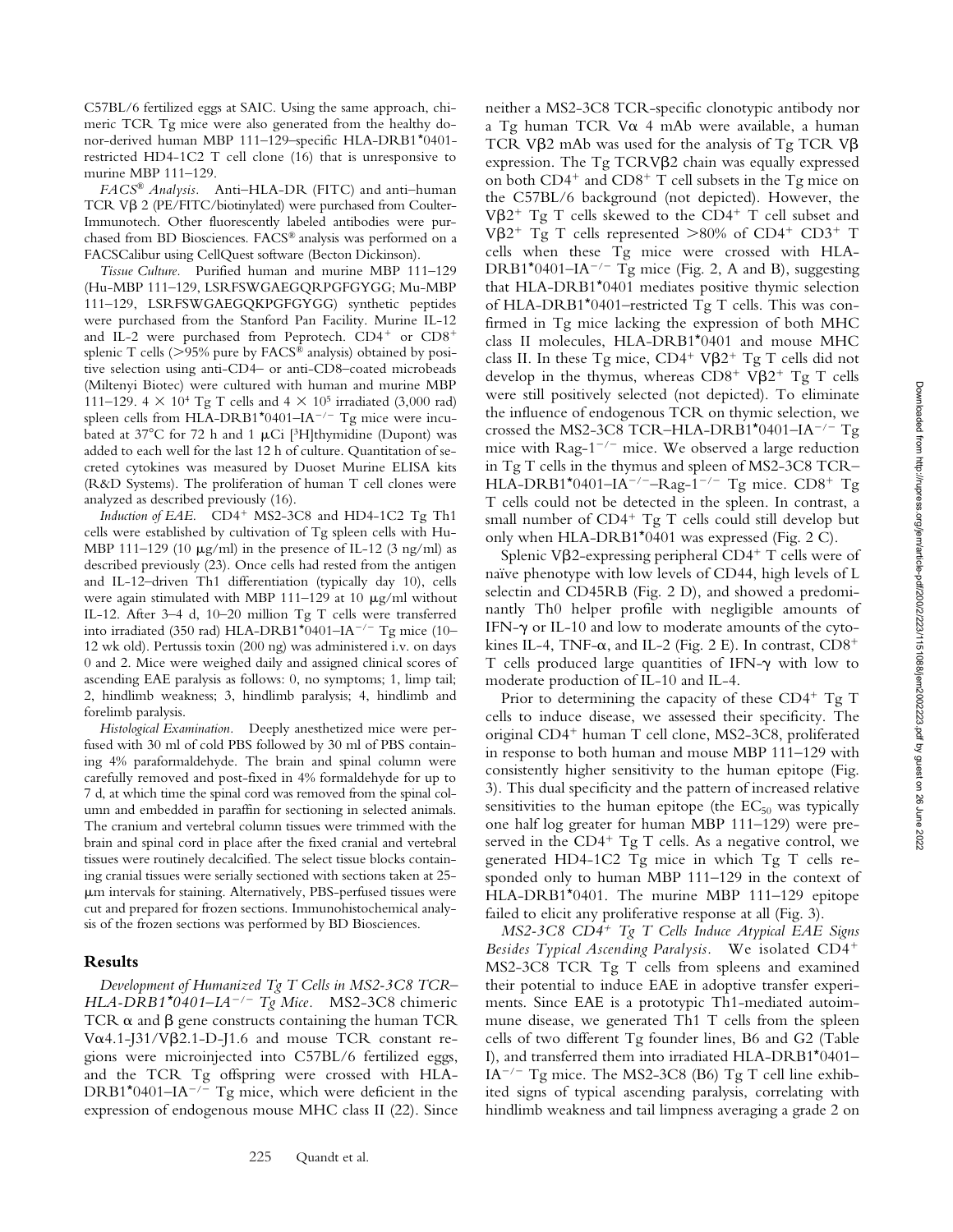

**Figure 2.** Development of MS2-3C8 TCR Tg T cells in the thymus and spleen. (A) Thymic expression of the Tg TCR. Thymocytes from MS2-3C8 TCR and non-MS2-3C8 TCR Tg mice (7 wk old) were stained with anti-CD4 mAb, anti-CD8 mAb, and TCR VB2 mAb. Genotypes of the Tg mice are described at the top. Histograms were gated on the CD4+CD8- (CD4 SP), CD4-CD8+ (CD8 SP), CD4+CD8+ (DP), and CD4-CD8-(DN) T cells and analyzed for V $\beta$ 2 expression (filled histograms) and isotype controls (open histograms). Thymocyte counts: non-TCR Tg mouse,  $2.7 \times 10^8$ ; TCR Tg mouse, 3.6  $\times$  10<sup>7</sup>. (B) Splenic expression of the Tg TCR. The spleen cells from the Tg mice analyzed in A were stained by anti-CD3 mAb and anti-TCRVβ2 mAb (top), anti-CD4 mAb, anti-CD3 mAb, and anti-Vβ2 mAb (middle), and anti-CD8 mAb, anti-CD3 mAb, and anti-Vβ2 mAb (bottom). Histograms were gated on the CD4+CD3+ and CD8+CD3+ and analyzed for Vβ2 expression (filled histograms) compared with isotype controls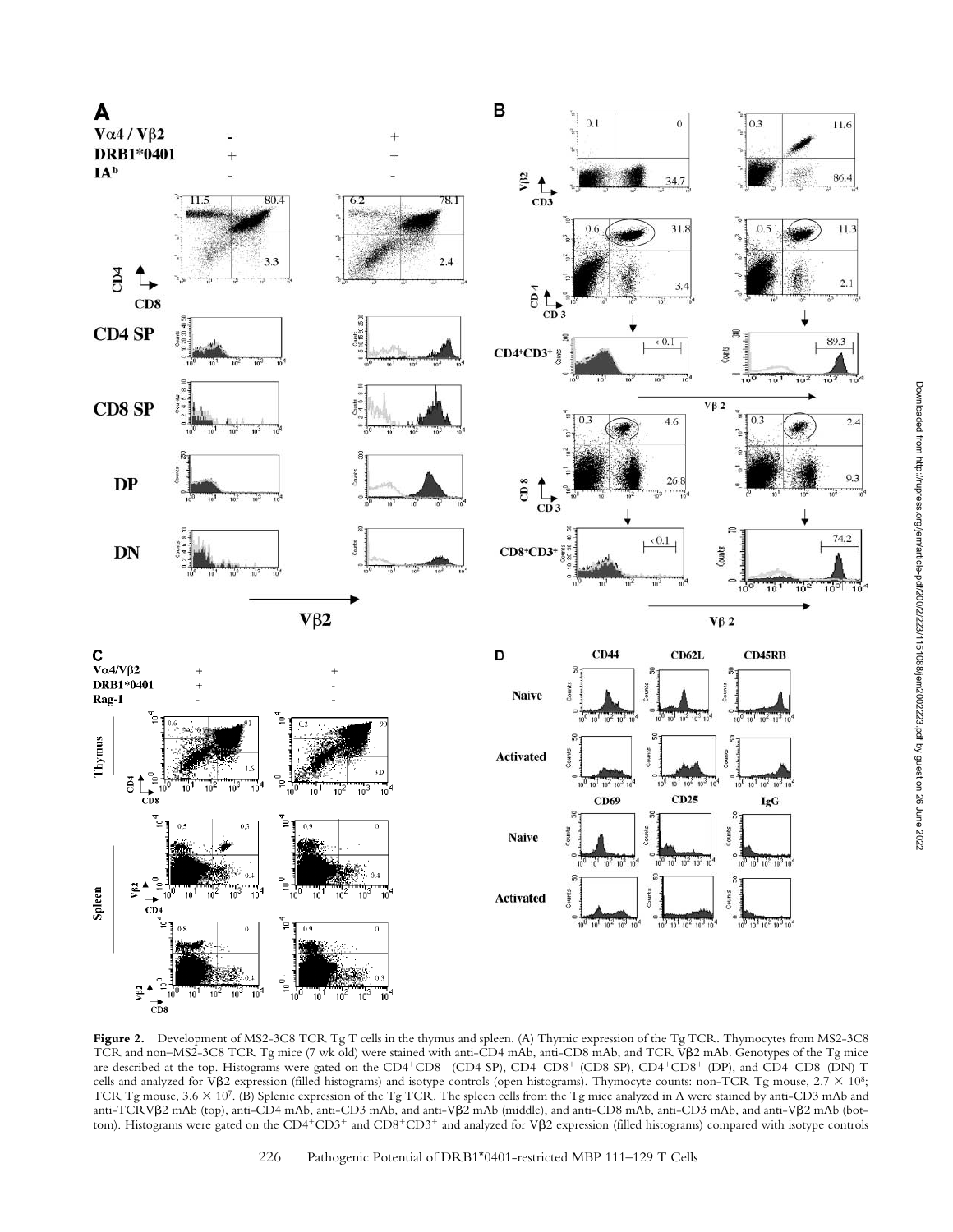

#### **Figure 2 (continued)**

(open histograms). The percentage of cells in each quadrant/gate are indicated. Splenocyte counts: non-TCR Tg mouse,  $1.5 \times 10^8$ ; TCR Tg mouse,  $6.7 \times 10^7$ . (C) Thymic selection and splenic expression of MS2-3C8 (B6) TCR Tg T cells in Tg mice on the Rag- $1^{-/-}$  background. Numbers indicate the percentage of cells in each quadrant. The cell numbers are as follows: MS2-3C8 TCR-HLA-DRB1\*0401-IA<sup>-/</sup> Rag-1<sup>-/-</sup> Tg mouse, thymocytes,  $3.1 \times 10^7$  and splenocytes,  $2.6 \times 10^6$ ;  $MS2-3C8$  TCR–HLA-DRB1\*0401<sup>-/-</sup>-IA<sup>-/-</sup>-Rag-1<sup>-/-</sup> Tg mouse, thymocytes  $3.3 \times 10^7$  and splenocytes  $2.0 \times 10^6$ . (D) Phenotypic characterization of CD4<sup>+</sup> MS2-3C8 Tg T cells. Expression of phenotypic markers on naïve splenic T cells isolated from MS2-3C8 TCR–HLA- $DRB1*0401–IA^{-/-}$  Tg mice and MS2-3C8 Tg splenic cells activated in vitro with human MBP 111–129. Histograms were gated on  $V\beta2^+$  CD4<sup>+</sup> cells or those stained after 48 h of activation. (E) Cytokines produced by CD4<sup>+</sup> or CD8<sup>+</sup> Tg T cells isolated from MS2-3C8 TCR-HLA- $DRB1*0401–IA<sup>-/-</sup>$  Tg mice. 48-h supernatants were collected from human MBP 111-129-stimulated (10  $\mu$ g/ml) cultures of CD4<sup>+</sup> or CD8<sup>+</sup> T cells, as described for the activation marker analysis, and analyzed by ELISA.

the EAE clinical assessment scale in irradiated HLA-DRB1\*0401–IA<sup>-/-</sup> Tg mice (Fig. 4 and Table II). In addition to the typical ascending paralysis, several EAE mice spun briskly when hung by their tails and later developed circulating movement or head-tilt (Table II). Of further interest, several mice exhibited difficulty swallowing and lingual paralysis due to restricted jaw and/or tongue movements (Table II). Swallowing difficulties were typically observed by days 14–18 and subsequently progressed in several mice to lingual paralysis. By days 16–20, mice had lost 20% of their body weight after the onset of typical ascending EAE symptoms and eventually appeared moribund (Fig. 4). According to the Animal Care and Use Committee guidelines for maximal allowed weight loss, these mice had to be killed after unsuccessful efforts to gavage mice and slow weight loss. Although typically ascending EAE symptoms had usually not progressed beyond grade 2 by the time of sacrifice, the complications of the lingual paralysis did not allow us to follow mice for evidence of neurological or CNS disease worsening. To exclude the possibility that these clinical characteristics are caused by silencing or induction of genes upon transgene integration, we examined CD4<sup>+</sup> MS2-3C8 Tg T cells from another Tg founder line, MS2-3C8 (G2). Similar EAE symptoms were observed with CD4<sup>+</sup> MS2-3C8 (G2) TCR Tg T cells (Fig. 4 and Table II); however, circulating movement or head-tilt were less frequently induced than with CD4<sup>+</sup> MS2-3C8 (B6) Tg T cells. To confirm that this EAE phenotype is caused by the specificity of the MS2-3C8 Tg TCR, we transferred CD4<sup>+</sup> MS2-3C8 Tg Th1 cells established from MS2-3C8 (B6) TCR–HLA- $DRB1*0401–IA^{-/-}-Rag-1^{-/-}$  Tg mice into irradiated HLA-DRB1\*0401–IA<sup>-/-</sup> Tg mice. We observed earlier disease onset with ascending paralysis followed by dysphagia attributable to lingual paralysis (Fig. 4 and Table II), supporting that the MS2-3C8 TCR specificity is involved in this phenotypic presentation. Control experiments with CD4- HD4-1C2 Tg T cells, which do not respond to murine MBP 111–129, failed to induce any EAE signs (Fig. 4 and Table II).

*Inflammatory Lesions Are Observed in the Brainstem and Cranial Nerves and in the Spinal Cord and Spinal Nerve Roots.* Histological analysis demonstrated moderate to severe infiltration of inflammatory cells into the meninges and parenchyma of the spinal cord and brainstem (Fig. 5, A and D, and Table III). Although the predominant cell infiltrate was mononuclear cells consisting of CD4<sup>+</sup> lymphocytes and macrophages, in some areas polymorphonuclear leukocyte (Ly-6G-) infiltration was prominent (Fig. 6). CD8<sup>+</sup> lymphocytes (Fig. 6) and B cells (not depicted) were

| Tg T cell line |                | IFN- $\gamma$   | $TNF-\alpha$  | $IL-10$       |          | $II - 4$ |          |     |
|----------------|----------------|-----------------|---------------|---------------|----------|----------|----------|-----|
|                | Mu             | Hu              | Mu            | Hu            | Mu       | Hu       | Mu       | Hu  |
| $MS2-3C8(B6)$  | 26.6           | $52.6 \pm 1.1$  | $4.2 \pm 0.1$ | $7.0 \pm 0.2$ | 0.1      | 0.1      | 0.6      | 0.8 |
| $MS2-3C8(G2)$  | $22.2 \pm 1.8$ | $50.8 \pm 7.1$  | $2.8 \pm 0.1$ | $4.8 \pm 0.3$ | 1.0      | 1.3      | 1.3      | 1.8 |
| $HD4-1C2$      |                | $156.4 \pm 7.2$ | $\theta$      | $4.8 \pm 0.7$ | $\theta$ | 0.3      | $\Omega$ | 0.8 |

**Table I.** *Cytokine Production of Tg T Cell Lines*

Splenic MS2-3C8 and HD4-1C2 Th1 cell lines were confirmed by high IFN- $\gamma$  and TNF- $\alpha$  production after culture with 1  $\mu$ g/ml of human MBP 111–129 (Hu) or murine MBP 111–129 (Mu) for 72 h. The unit of cytokine production is indicated as ng/ml  $\pm$  SD.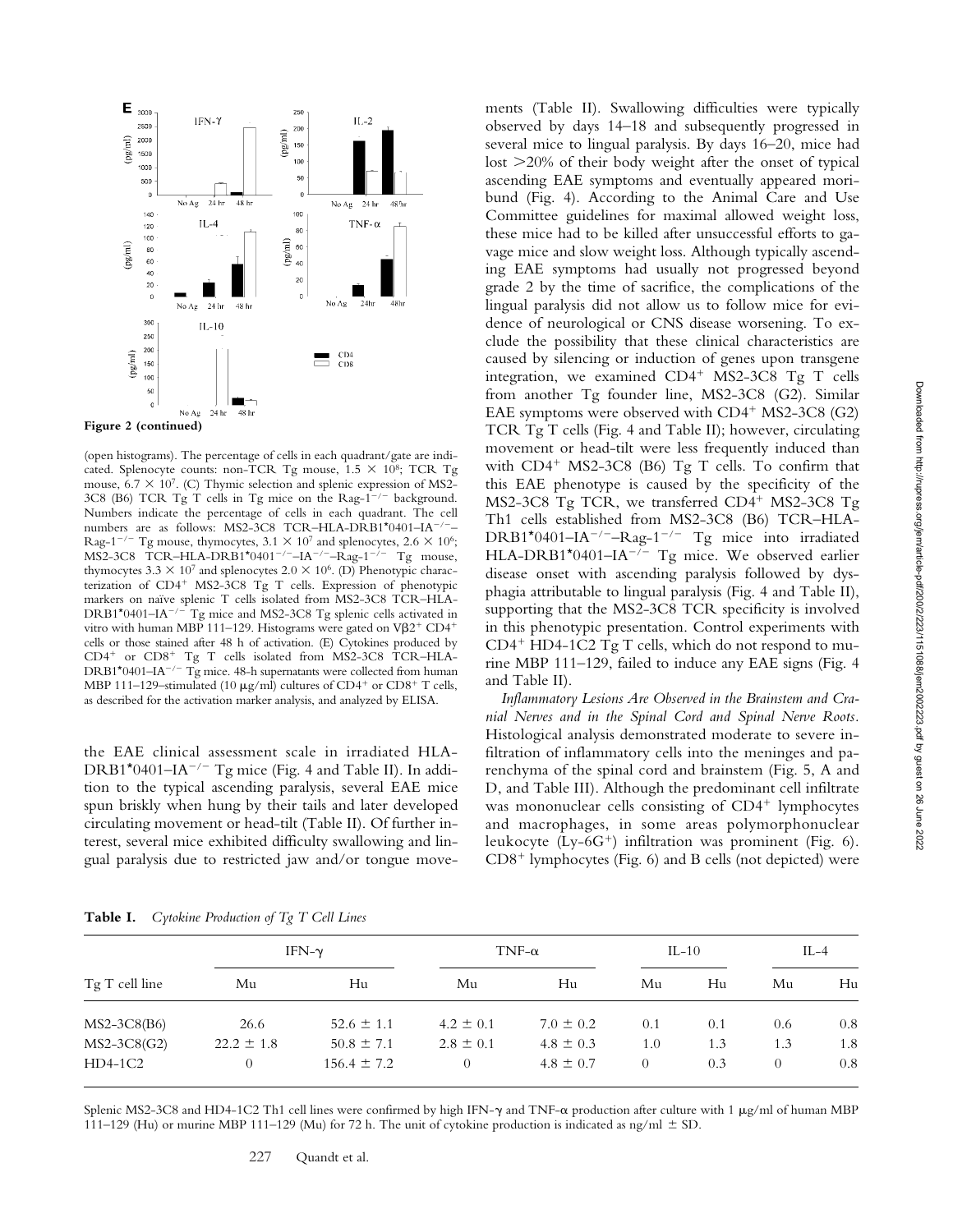

Figure 3. The antigenic specificity of the original human TCRs was preserved in the humanized TCR Tg mice. Shown are the proliferative responses of the MS2-3C8 and HD4-1C2 human TCCs, mouse splenic CD4<sup>+</sup> MS2-3C8 and HD4-1C2 TCR Tg T cell lines (TCL), and splenic CD4- MS2-3C8 TCR Tg and HD4-1C2 TCR Tg T cells to human MBP 111-129  $(\bullet)$  and mouse MBP  $111-129$  (O).

not apparent. The inflammatory infiltrate was commonly perivascular, but inflammatory cells were scattered throughout the affected area (Fig. 5, A and D). In some animals, demyelination was noted by pallor of myelin and Luxol Fast blue–positive debris in the tissue and within macrophages (Fig. 5, A–C). In some areas, severe inflammation was associated with tissue vacuolation and necrosis. In many areas, especially in proximity to necrotic areas, numerous axonal spheroids indicated axonal damage, and microthrombi were occasionally observed in blood vessels within inflamed areas (not depicted). Inflammation affected both cerebellum and cerebral hemispheres less frequently, however, than the spinal cord and brainstem (Table III).

Of particular interest was the finding of cellular inflammation within the proximal peripheral nervous system

| Table II. Development of EAE by Adoptive Transfer with Tg Th1 Cell Lines |  |
|--------------------------------------------------------------------------|--|
|                                                                          |  |

|                                   |           | Ascending paralysis <sup>a</sup> |            |           | Dysphagiab               | Abnormal gait <sup>c</sup> |           |            |
|-----------------------------------|-----------|----------------------------------|------------|-----------|--------------------------|----------------------------|-----------|------------|
| $TgT$ cells                       | Incidence | Severity                         | Onset      | Incidence | Weight loss $(\%)$       | Onset                      | Incidence | Onset      |
| $MS2-3C8$ (B6)                    | 11/19     | $1.8 \pm 0.8$                    | $16 \pm 4$ | 10/19     | $23 \pm 6$               | $19 \pm 3$                 | 10/19     | $18 \pm 3$ |
| MS2-3C8 (B6)-Rag-1 <sup>-/-</sup> | 13/13     | $2.0 \pm 0.8$                    | $8 \pm 2$  | 8/13      | $27 \pm 4$               | $11 \pm 1$                 | 0/13      |            |
| MS2-3C8 (G2)                      | 7/9       | $2.1 \pm 0.4$                    | $14 \pm 6$ | 5/9       | $21 \pm 5$               | $20 \pm 5$                 | 1/9       | 25         |
| $HD4-1C2$                         | 0/9       |                                  | -          | 0/9       | $\overline{\phantom{0}}$ |                            | 0/9       |            |

The source of the Th1 cell line and the number of mice out of each experiment showing any sign of disease are indicated as well as the mean day of onset SD. 10–20 million cells were transferred i.v. after 4 d of in vitro stimulation with human MBP 111–129. Pertussis toxin was administered i.v. on days 0 and 2. Clinical symptoms were divided into three groups to distinguish ªascending paralysis from the atypical symptoms of ʰdysphagia with accompanying weight loss (>20% body weight) and difficulties swallowing or 'abnormal gait including spinning, head-tilt and loss of coordinated movement. Ascending paralysis on a scale of 0–4: 0, no symptoms; 1, limp tail; 2, hindlimb weakness; 3, hindlimb paralysis; 4, hindlimb and forelimb paralysis. Dysphagia described as the percentage of weight loss compared with peak body weight over course  $\pm$  SD. Results were pooled from two to five independent experiments.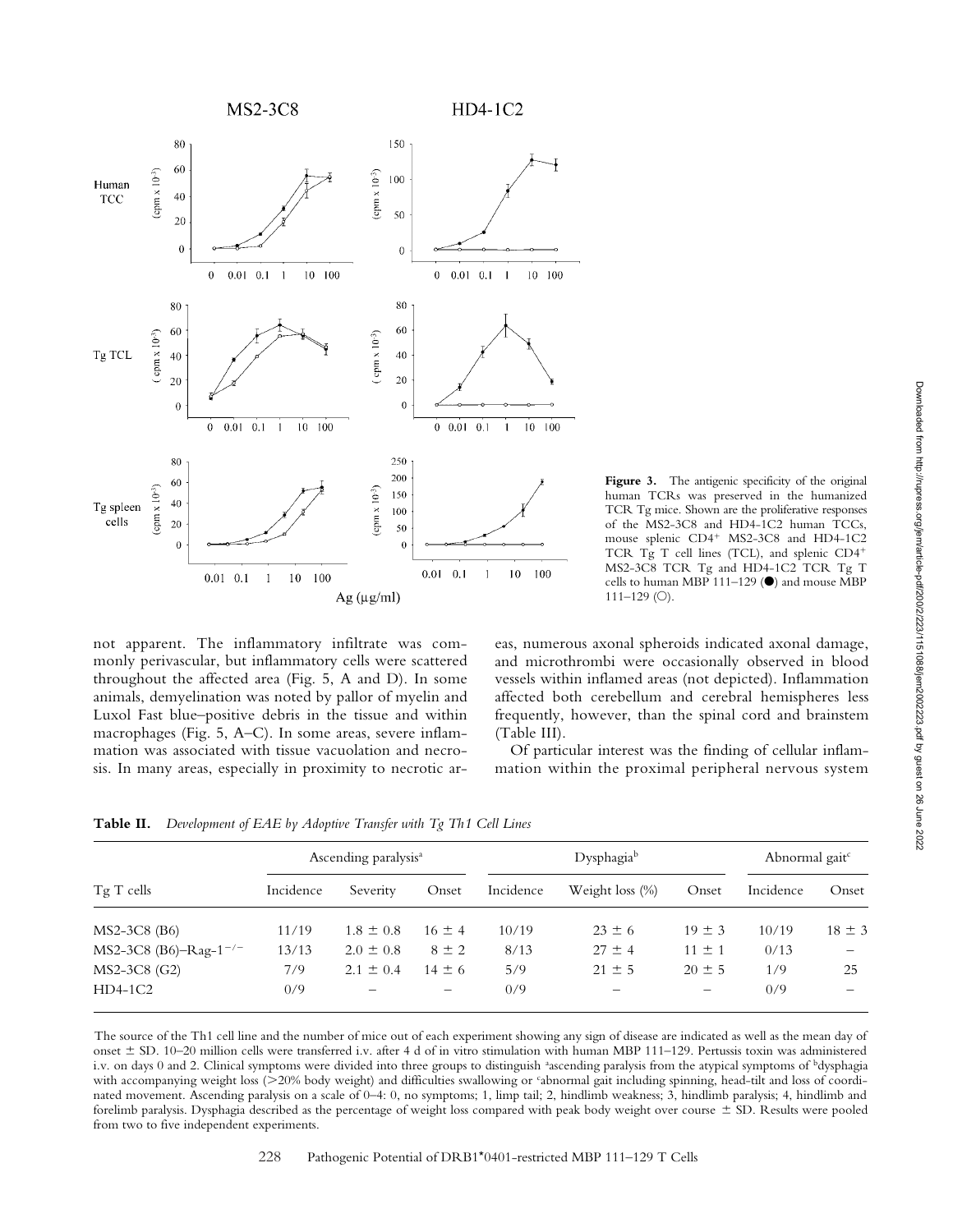

Figure 4. Development of ascending paralysis and weight loss after transferring CD4<sup>+</sup> Tg Th1 cells into irradiated HLA-DRB1\*0401–IA<sup>-/-</sup> Tg mice (four to five mice for each group). Adoptive transfer of Tg Th1 cells established from MS2-3C8 (G2) Tg and MS2-3C8 (B6) Tg-Rag-1<sup>+/+</sup> or Tg-Rag-1<sup>-/-</sup> mice recognizing murine MBP 111–129 induced disease. HD4-1C2 Tg Th1 cells, nonresponsive to murine MBP 111–129, gave rise to no clinical symptoms. Mice which lost 20% of their body weight (typically attributed to lingual paralysis or swallowing difficulties observed) were killed per the Animal Care and Use Committee guidelines.

| T cell lines                   |                | MS2-3C8 (B6) |                    |                          |         |                | MS2-3C8 (B6)/Rag1 <sup>-/-</sup> |        |                |                          | MS2-3C8 (G2)             |                    |                  |  |
|--------------------------------|----------------|--------------|--------------------|--------------------------|---------|----------------|----------------------------------|--------|----------------|--------------------------|--------------------------|--------------------|------------------|--|
| Ascending<br>paralysis         | $\overline{0}$ | 2            | 3                  | $\overline{c}$           | 3       | $\overline{c}$ | $\overline{2}$                   | 3      | $\overline{2}$ | 2                        | $\overline{2}$           | $\overline{2}$     | $\overline{c}$   |  |
| Weight loss (%)                | $\overline{0}$ | 22           | 17                 | 32                       | 15      | 32             | 10                               | 25     | 32             | 23                       | 22                       | 22                 | 14               |  |
| <b>CNS</b>                     |                |              |                    |                          |         |                |                                  |        |                |                          |                          |                    |                  |  |
| Spinal cord                    |                | $+++++$      | $+++++$            | $+++/-$<br>$+++++$       | $++++$  | $++$           | $+++$                            | $++++$ | $+ + + + +$    | $+++/-$<br>$+++++$       | $+++/-$<br>$+++++$       | $+++/-$<br>$+++++$ | $++/$<br>$+++++$ |  |
| Brainstem                      | $\sim$         | $+++++$      | $+++/-$<br>$+++++$ | $++/$<br>$+++$           | $++++$  | $+ + +$        | $++$                             | $++$   | $++++$         | $++++$                   | $+++/-$<br>$+++++$       | $++/$<br>$+++$     | $++++$           |  |
| Cerebellum                     |                |              |                    | $+$                      |         |                |                                  |        | $^{+}$         | $\overline{\phantom{m}}$ |                          |                    | $^{+}$           |  |
| Cerebrum                       |                |              |                    | $^{+}$                   | $^{+}$  |                |                                  | $++$   | $+$            | $++$                     | $^{+}$                   | $^{+}$             | $^{+}$           |  |
| <b>PNS</b>                     |                |              |                    |                          |         |                |                                  |        |                |                          |                          |                    |                  |  |
| Spinal root                    |                |              | $++$               | $\overline{\phantom{0}}$ | $++$    |                | $++$                             | $++$   |                | $++++$                   | $++$                     | $^{+}$             | $++$             |  |
| Sciatic and<br>axillary nerves |                |              | $^{+}$             |                          | $^{+}$  |                |                                  |        |                | $+$                      | $\overline{\phantom{0}}$ | $^{+}$             |                  |  |
| Cranial nerves -               |                | $++++$       | $++++$             | $++/$<br>$+++$           | $+++++$ | $++$           | $++$                             | $++$   | $++++$         | $++/$<br>$+++$           | $++/$<br>$++++$          | $++++$             | $++/$<br>$+++$   |  |

**Table III.** *The Location and Severity of Inflammatory Lesions*

Th1 cells from the Tg mice listed were isolated and transferred into irradiated HLA-DRB1\*0401–IA<sup>-/-</sup> Tg mice. The EAE score and percentage of weight loss are listed for 13 animals which were examined histologically. For comparative purposes, a visual grading scheme was assigned to the lesions in each of the animals examined. The histological score of inflammatory lesions is as follows: +, occasional inflammatory cell cuffing in meninges; ++, mild lesions in a few sections (<50%); +++, mild or moderate lesions in many sections (>50%); ++++, severe or moderate changes in a few sections (<50%); +++++, severe or moderate changes in many sections (>50%). Necrosis and axonal degeneration were observed in most lesions of grade 4 to 5  $(+++ \rightarrow ++++)$  severity. Demyelination, as observed in Luxol Fast blue–stained slides, was seen in the spinal cord and brainstem in 6 of 12 mice examined.

229 Quandt et al.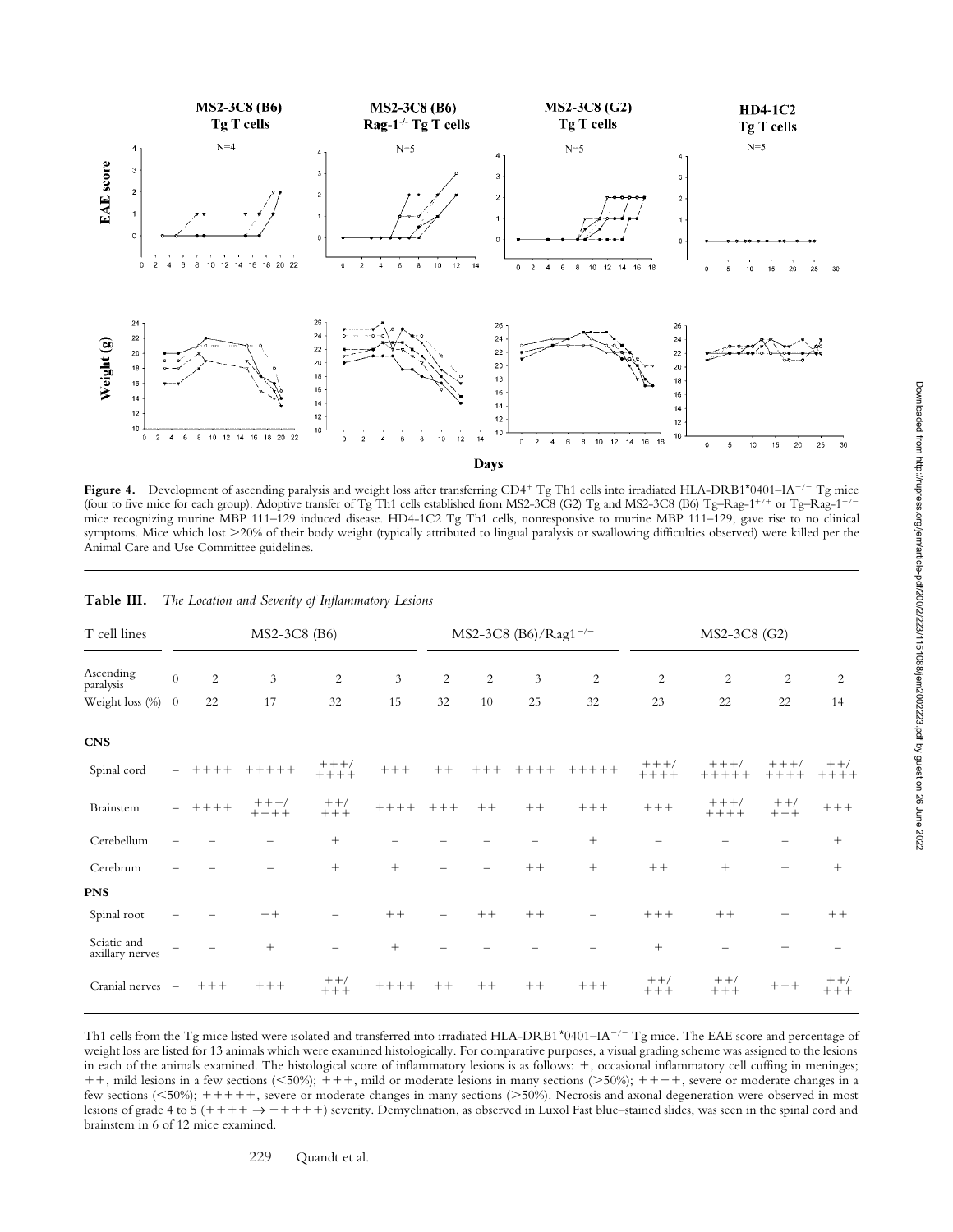

**Figure 5.** Histopathological analysis of the brain, spinal cord, and cranial nerves of mice exhibiting symptoms of EAE induced with MS2-3C8 Tg Th1 cells. (A) A section of brainstem from an irradiated HLA- $DRB1*0401-IA^{-/-}$  Tg mouse with EAE (grade 2) induced by MS2-3C8 (B6) Tg T cells. There is a heavy inflammatory infiltrate around blood vessels (arrowheads) and lying free in the parenchyma, and in the cochlear nucleus (bottom right corner). The arrow points to an area of pallor, seen to better effect in B. Hematoxylin and eosin,  $\times$ 75. (B) Adjacent section to that depicted in A stained for myelin. The arrow shows a demyelinated area in the inferior cerebellar peduncle. The normally myelinated peduncle is seen above (m). Luxol Fast blue,  $\times 75$ . (C) Magnification of the section depicted in B, showing active demyelination with Luxol Fast blue debris (arrows) lying free or within macrophage cells. Luxol Fast blue, ×817. (D) A section of spinal cord from an animal, experimentally identical to that depicted in A. White matter and grey matter are indicated as (w) and (g), respectively. A heavy infiltrate of chronic inflammatory cells in seen in the meninges (arrow) and in the perivascular space of the lateral column white matter (arrowhead). The bundle of spinal roots (r) seen on the left side of the picture also shows a marked inflammatory infiltrate. Hematoxylin and eosin,  $\times$ 144. (E) Spinal cord section from an animal with an experimental paradigm the same as the animal depicted in D. In this section, the spinal cord parenchyma shows no evidence of inflammation. The peripheral nerve bundle lying in the meninges (r) shows cellular inflammatory infiltration, which is also seen in the meningeal sheath. Of interest is the junction between central and peripheral myelin, shown here by the arrowhead. The central cone of the emerging root is unaffected, whereas the peripheral nerve component is infiltrated. Hematoxylin and eosin, 213. (F) A cross section of cranial contents from an irradiated HLA-DRB1\*0401-IA<sup>-/</sup> Tg mouse with EAE (grade 2) induced by MS2-3C8 (G2) Tg T cells. Cranial tissues from this animal were decalcified, and serial sections were stained with hematoxylin and eosin  $(\times 12)$ . There is a marked inflammatory cell infiltrate in the cranial nerve root entry/ exit zones of brainstem (arrow) and cranial nerve roots (arrowhead). (G) High magnifi-

cation of the area marked by an arrowhead in F. There is a marked inflammatory cell infiltration of both the cranial nerve roots and the cranial nerve ganglia. The roots and ganglia lie between two bony spicules. Hematoxylin and eosin,  $\times$ 200. (H) A cross section of cranial contents from an animal, experimentally identical to that depicted in F. Tissue section contains the brain, a branch of the trigeminal cranial nerve and the tympanic cavity of the middle ear. There is a marked inflammatory cell infiltration of trigeminal nerve (arrows). Hematoxylin and eosin, 12. (I) High magnification of the area marked by the arrow in H showing marked leukocytic infiltration of the trigeminal nerve ganglia (arrowhead) and the peripheral nerve bundle (arrow). Hematoxylin and eosin,  $\times 200$ .

(PNS) and CNS tissues. In some instances, PNS and CNS involvement coincided (Fig. 5 D), whereas in other instances, the inflammatory process appeared to selectively involve the PNS (Fig. 5 E) and was most intense in the nerve root between the spinal cord and ganglion. There was little evidence for inflammation along the peripheral nerve beyond the extradural space (Table III). However, occasional inflammatory infiltration of the peripheral nerves was seen in a few sections (Table III). In mice that developed dysphagia, particular attention was given to inflammatory lesions in the cranial nerves, particularly the root entry areas. In these animals, the brains were left in the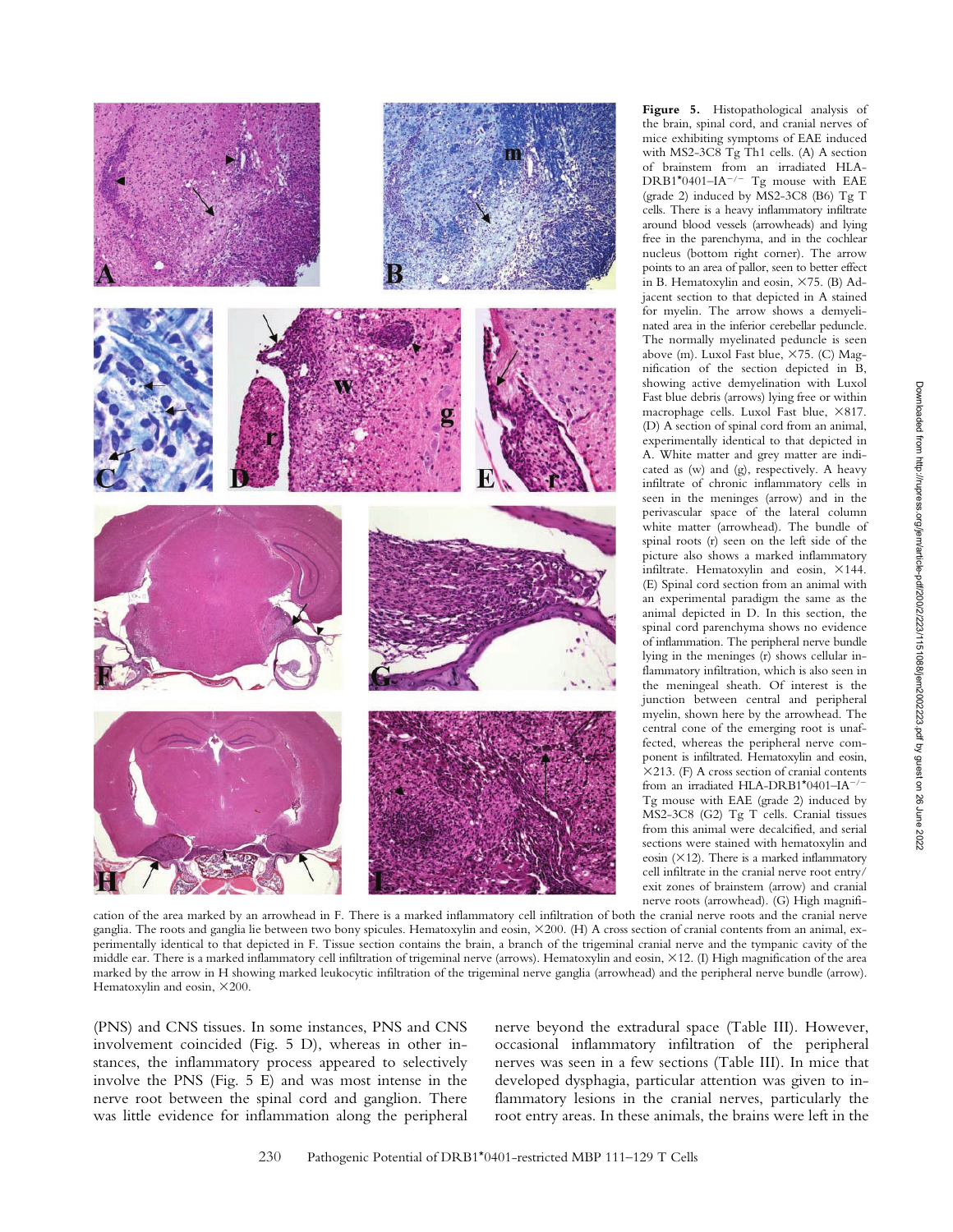

**Figure 6.** Immunohistochemical analysis of inflammatory infiltrates in brainstem and cranial nerve root. Frozen sections of brainstem from an irradiated Tg mouse with EAE (grade 2) induced by MS2-3C8 (B6) Tg T cells were stained for hematoxylin and eosin, CD4, Mac3, CD8, Ly-6G, and isotype control mAbs. Cranial nerve root (n) and brainstem (w) were stained with anti- $V\beta$ 2 and isotype control mAbs.

cranium, and subsequent to decalcification serial sections were made to evaluate the extent of inflammation along the path of the cranial nerve roots. Inflammation was observed in the vestibulo-cochlear (Fig. 5 F) and the trigeminal nerves (Fig. 5 H). There were severe infiltrates in the ganglia and roots of these cranial nerves (Fig. 5, G and I) and entry/exit zones of brainstem (Fig. 5 F). The inflammation was greatly decreased in more distal sections of the cranial nerves (not depicted). Immunohistochemical analysis revealed infiltrates of  $V\beta2^+$  Tg T cells in the lesions of the cranial nerve roots and the brainstem (Fig. 6). These histological analyses suggest the involvement of MS2-3C8 Tg T cells in the development of neurological damage of the brainstem and cranial nerves with subsequent clinical signs such as difficulty of tongue and jaw movements in animals showing atypical EAE.

**Discussion**

Classical selection theories suggest that antigen expression in the thymus should lead to central deletion of T cells encountering their cognate antigen. However, there are several possible explanations for the survival of MS2-3C8 Tg TCR T cells. Golli-MBP, the isoform of MBP expressed in the thymus, does not contain MBP 111–129, and therefore deletion would not necessarily be expected (24, 25). Even if classical MBP were to enter the thymus from the periphery and be presented by thymic APCs, the low binding affinity of MBP 111–129 to DRB1\*0401 (16) may allow their escape from deletion. This rationale might also explain the survival of Tg TCR T cells in other myelin protein–specific TCR Tg mice, humanized or not (21, 26– 28). Except for MBP 83–99, each of these myelin peptides is either a poor MHC binder or not expressed in the thymus, e.g., MOG 35–55 and PLP 139–154 (29, 30). However, we observed a marked reduction in MS2-3C8 Tg T cells when the mice were crossed to  $\text{Rag-1}^{-/-}$  mice due to negative selection or lack of positive selection. Analysis of thymocyte cellularity and CD5 expression on CD4+CD8+ double positive thymocytes suggested the reduction is caused by thymic negative selection (unpublished data). Moreover, Tg T cells that escaped thymic deletion may have expressed endogenous mouse TCR together with the Tg  $\alpha/\beta$  TCR heterodimer; thus, dual TCR expression on the Tg T cells may have led to their survival.

In MS2-3C8 TCR–HLA-DRB1\*0401 Tg mice, Tg T cells were not activated in vivo (Fig. 2 D) and mice did not develop spontaneous EAE (unpublished data). Since the MS2-3C8 human TCC is a CD4<sup>+</sup> T cell, we investigated the pathogenic characteristics of CD4<sup>+</sup> Tg T cells. To eliminate the influence of  $CD8^+$  and DN Tg T cells on the induction of EAE, we isolated  $CD4^+$  Tg T cells from spleen cells and transferred CD4<sup>+</sup> Th1 Tg cells into irradiated HLA-DRB1\*0401 Tg mice. For comparison with the MS2-3C8 TCR, we generated HD4-1C2 TCR Tg mice from a human T cell clone which does not cross-react to the mouse epitope. We show that MS2-3C8 Tg CD4- Th1 cells induced EAE, whereas HD4-1C2 Tg CD4<sup>+</sup> Th1 cells did not, indicating that EAE induction is mediated by MS2-3C8 TCR recognition of the murine MBP 111– 129–HLA-DRB1\*0401 complex. This was confirmed using MS2-3C8 TCR-Rag- $1^{-/-}$  Tg T cells which lack endogenous mouse TCRs (Fig. 4 and Table II). Since the CD8- Tg T cells expressed CD28 and produced high amounts of IFN- $\gamma$  in response to MBP 111-129, we examined the pathogenic potential of  $CD8^+$  Tg T cells by adoptive transfer into irradiated HLA-DRB1\*0401-IA<sup>-/-</sup> Tg mice. We did not observe any signs of EAE in animals receiving 10-20 million CD8<sup>+</sup> Tg T cells, nor did the cotransfer of 10 million  $CD8^+$  Tg T cells at a 1:1 ratio with CD4<sup>+</sup> Tg T cells suppress or worsen passive EAE (unpublished data). Active EAE could not be induced despite natural processing of MBP 111–129 and the stimulation of Tg T cells in vivo (unpublished data). Peripheral mechanisms of tolerance were not apparent as the explanation for inef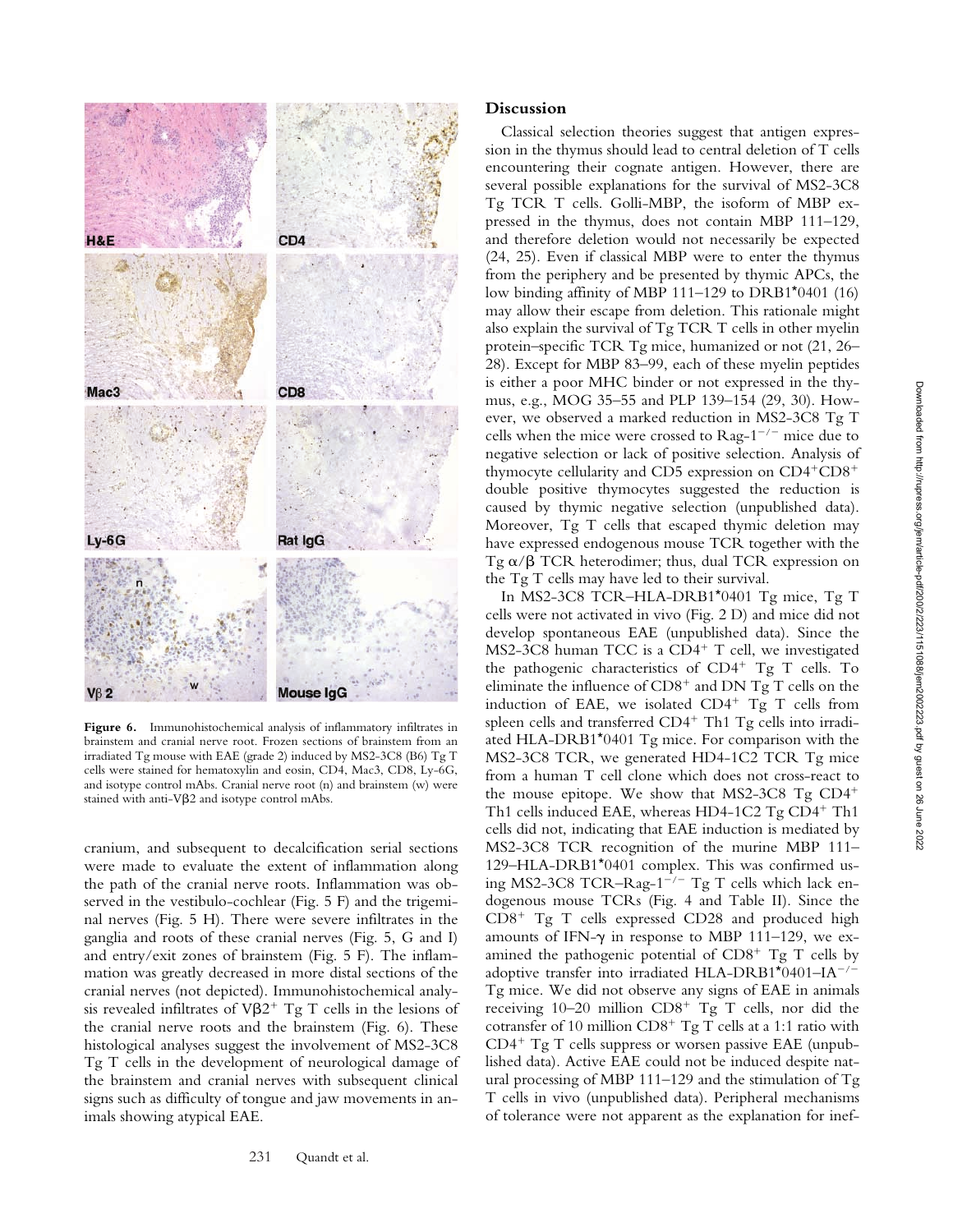fective active disease induction, since Tg T cells isolated from the spleen or lymph node proliferated in response to MBP 111–129, unaffected by addition of IL-2 (not depicted). Other mechanisms involved in active EAE suppression are currently under investigation.

MS presents with substantial clinical and pathologic heterogeneity (1). Previous data from genetic studies on HLA-DR associations with MS (4–7) and EAE experiments in animals with different MHC class II backgrounds and different encephalitogens (2) suggest the clinical phenotype of MS–EAE is in part caused by the expression of different HLA-DR–MHC class II alleles and the T cell response to specific myelin peptides. Since the HLA-DR2 haplotype is strongly associated with MS, and HLA-DRB1\*1501 and HLA-DRB5\*0101 genes are coexpressed in humans carrying the HLA-DR2 allele, HLA-DRB1\*1501-restricted MBP 83–99–specific TCR Tg mice were generated. The Tg mice developed spontaneous ascending paralysis (21). Recently, we have developed a HLA-DRB5\*0101 restricted MBP 83–99–specific human TCR Tg mouse (TL3A6 Tg mice). The TL3A6 Tg Th1 cells induced severe ascending paralysis, although they do not induce lingual paralysis in spite of weight loss (unpublished data). In accordance with the clinical symptoms, the lesions were predominantly observed in the spinal cord, and less inflammatory cells infiltrated into the cranial nerves (unpublished data). Therefore, lingual paralysis associated with the inflammation of brainstem and cranial nerves was a unique feature of MS2-3C8 Tg mice.

The patient from whom the MS2-3C8 TCC was derived did not suffer from chronic persisting dysphagia; however, the patient did present two episodes, one consisting of disturbances in tongue movement impairing swallowing of fluids and speech articulation and a second episode consisting of tongue numbness and dysgeusia (Fig. 1). These episodes were comprised between the two time points at which MS2-3C8 TCRs were isolated. We are well aware that the relationship between MBP 111–129– specific T cell responses (or the presence of a specific TCR) and the manifestation of clinical signs and symptoms should be interpreted with caution; however, the phenotypic characteristics of this particular EAE model and the similarities in the patient's clinical history are intriguing. Interestingly,  $\sim$ 30-40% of MS patients develop dysphagia (31–33), albeit typically late in disease.

Clearly, several factors can contribute to the clinical manifestations of EAE in any one particular model, perhaps the two greatest contributors being the genetic background and the immunizing myelin antigen or the target autoantigen. It has been reported that the antigenic epitope specificity of myelin antigens influences the phenotype of EAE and location of the lesions. In Balb/c  $(IA<sup>d</sup>, IB<sup>d</sup>)$  mice,  $IA<sup>d</sup>$ restricted MBP 59–76–specific T cells induce classical EAE with characteristic inflammation and demyelination of the CNS (34). In contrast, IEd-restricted MBP 151–168–specific T cells induce inflammation and demyelination of preferentially PNS myelin including nerves in the hind leg

and spinal roots. The authors suggested two possibilities to explain their result. The first is that the distinct inflammation sites may be attributable to qualitative differences in MBP isoform composition in the CNS and PNS. The MBP 151–168 epitope, which is encoded by exons 6 and 7, exists only in the 18.5- and 21-kD MBP isoforms, whereas the MBP 59–76 epitope exists in all of the 14-, 17-, 18.5-, and 21-kD isoforms. The minimal epitope of MBP recognized by the MS2-3C8 TCR, MBP 116–123 (16), is encoded by exons 5 and 6. Therefore, similar to the MBP 151–168 epitope recognition described above, only the 18.5- and 21-kD isoforms are recognized by MS2-3C8 Tg T cells. Although the quantitative distribution of these isoforms is unknown at the present, the unique EAE phenotype inducible by MS2-3C8 Tg T cells may be caused by the distinct distribution of MBP isoforms in the CNS and PNS. Second, the authors suggested that high versus low affinity interactions in the complex of MBP–IA or –IE molecules may generate distinct downstream signaling events after TCR engagement. Interestingly, MBP 59–76 strongly binds to IA<sup>d</sup> molecules, whereas MBP 151-168 weakly binds to IE<sup>d</sup> molecules. Such differences are likely to affect the expression of adhesion and costimulatory molecules involved in transmigration through perivascular endothelial cells of either the blood-brain or blood-nerve barrier, and thus influence factors key to T cell encephalitogenicity. This hypothesis was supported by EAE experiments in CH3 congenic mice where immunization of H2<sup>q</sup> congenic C3H mice with PLP 103–116 induces typical ascending EAE. In contrast, immunization of H2p congenic C3H mice with the same antigen induces atypical EAE, ataxia, and imbalance without any symptoms of ascending paralysis (35). The binding affinity of PLP 103–116 to IAp was lower than that to  $IA<sup>q</sup>$ , suggesting that antigen binding affinity of myelin antigens to MHC class II molecules could influence the phenotype of EAE. Moreover, signals through TCR and costimulatory molecules could lead to the expression of adhesion molecules and chemokine production that are involved in the infiltration of pathogenic T cells. EAE experiments that used CD28-deficient mice supported this hypothesis. When the CD28-deficient mice were immunized with MOG 35–55, inflammatory cells predominantly infiltrated into the leptomeninges of the brain although immunization of wild-type mice with the same antigen induced typical ascending paralysis with the infiltrates in the parenchyma of the CNS (36). Similarly, the poor binding of MBP 111–129 to HLA-DRB1\*0401 molecules and the signaling events subsequent to TCR engagement may shape the unique EAE phenotype exhibited by the MS2-3C8 Tg TCR.

Properties of individual TCR, the pattern of migration of individual T cell clones, or the localization/abundance of antigens are all likely to come into play, as was suggested in the recent report of MOG Tg TCR mice. T cells specific for MOG35-55 gave rise to spontaneous optic neuritis, most often in the absence of typical EAE symptoms (37). Moreover, in each model of EAE the overwhelming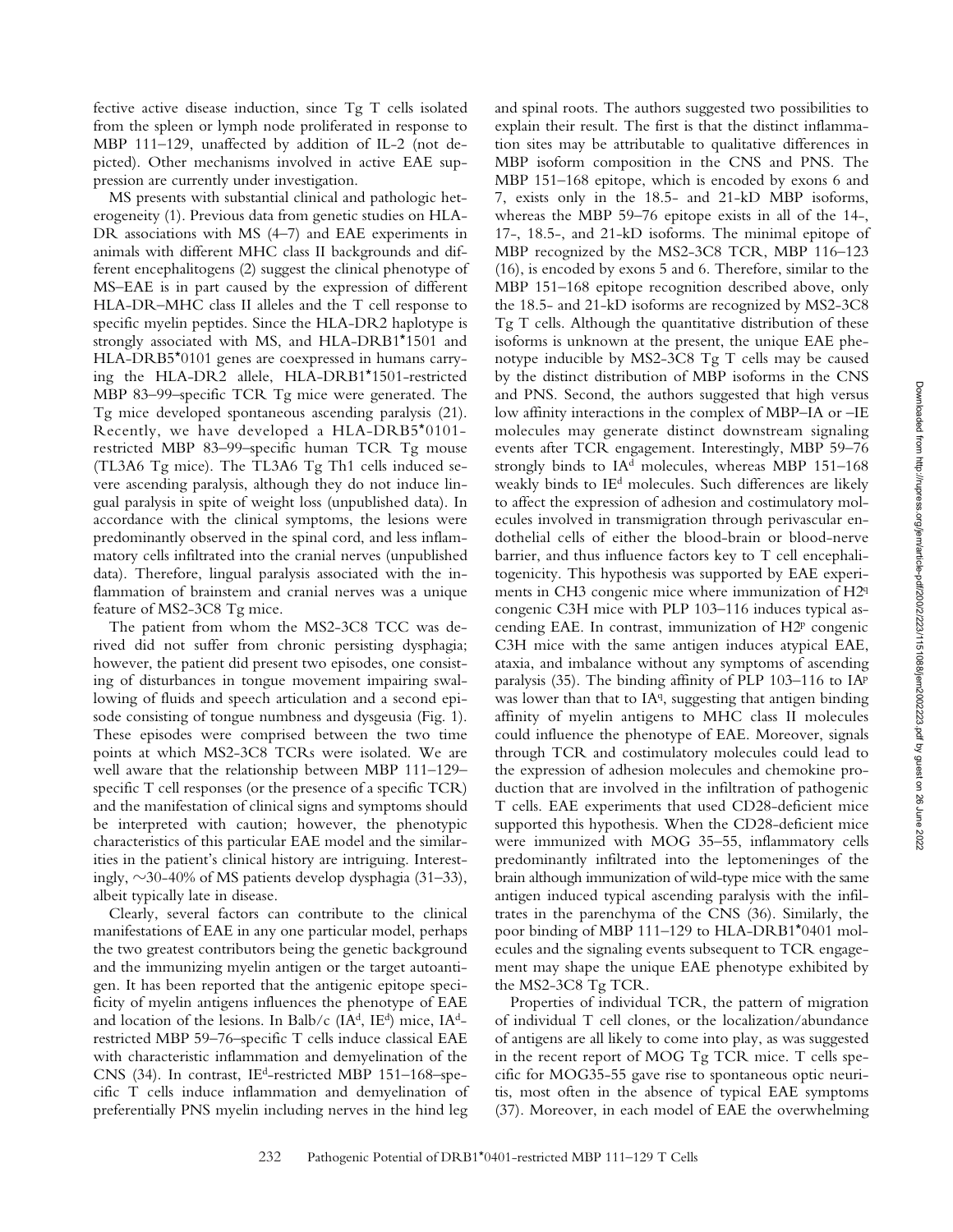presentation of symptoms considered to be typical may mask those symptoms occurring less frequently, such as those described here. In this regard, TCR transgenic mice may be valuable to glean antigen/MHC-specific pathology from the otherwise heterogeneous presentation of disease that is observed in other models. With respect to the simultaneous occurrence of cranial nerve deficits and the typical sensorimotor signs, there is precedence in MS patients who not uncommonly develop trigeminal neuralgia or more rarely involvement of other cranial nerves.

Although it is difficult to extrapolate to human disease clinical findings from experimental animal models, our results show that inflammatory responses of MS2-3C8 Tg T cells directed against MBP 111–129 can induce unique clinical and pathological features of damage to the nervous system that are distinct from previously described Tg models (21) based on TCR recognizing different MBP peptide– MHC complexes. Such correlations between specificity and restriction of myelin-specific T cells may provide important insights into the immunopathological heterogeneity of MS. Clearly, humanized Tg mice expressing a single TCR are biased and may not represent all clinical features of the MS patient from whom the Tg TCR had been derived. However, humanized TCR Tg mouse models could be an exemplary way to dissect the phenotypic heterogeneity linked to a T cell response against defined myelin peptides in the context of a disease-associated HLA-DR allele in the development of MS.

We would like to thank Drs. William Biddison, Steve Jacobson, Alfred Singer, Georgina Miller, and Michael P. Pender for helpful discussion and also thank Dr. Terri Clark and her staff for excellent animal care. We also thank Dr. Diane Mathis (Harvard Medical School, Boston, MA) for generously providing the TCR cassette vectors.

J.A. Quandt was supported by fellowships from the Canadian and National Multiple Sclerosis Societies, and Y.K. Kawamura was also supported by the National Multiple Sclerosis Society. M. Baig was supported by Howard University M.D., Ph.D. program and the Gustavus and Louise Pfeiffer Research Foundation.

*Submitted: 18 June 2003 Accepted: 11 May 2004*

### **References**

- 1. Lassmann, H. 1998. Neuropathology in multiple sclerosis: new concepts. *Mult. Scler.* 4:93–98.
- 2. Martin, R., H.F. McFarland, and D.E. McFarlin. 1992. Immunological aspects of demyelinating diseases. *Annu. Rev. Immunol.* 10:153–187.
- 3. Steinman, R.M. 1996. Dendritic cells and immune-based therapies. *Exp. Hematol.* 24:859–862.
- 4. Hauser, S.L., E. Fleischnick, H.L. Weiner, D. Marcus, Z. Awdeh, E.J. Yunis, and C.A. Alper. 1989. Extended major histocompatibility complex haplotypes in patients with multiple sclerosis. *Neurology.* 39:275–277.
- 5. Sawcer, S., H.B. Jones, R. Feakes, J. Gray, N. Smaldon, J. Chataway, N. Robertson, D. Clayton, P.N. Goodfellow, and A. Compston. 1996. A genome screen in multiple sclerosis reveals susceptibility loci on chromosome 6p21 and

17q22. *Nat. Genet.* 13:464–468.

- 6. Sadovnick, A.D., G.C. Ebers, D.A. Dyment, and N.J. Risch. 1996. Evidence for genetic basis of multiple sclerosis. The Canadian Collaborative Study Group. *Lancet.* 347:1728–1730.
- 7. Haines, J.L., M. Ter-Minassian, A. Bazyk, J.F. Gusella, D.J. Kim, H. Terwedow, M.A. Pericak-Vance, J.B. Rimmler, C.S. Haynes, A.D. Roses, et al. 1996. A complete genomic screen for multiple sclerosis underscores a role for the major histocompatability complex. The Multiple Sclerosis Genetics Group. *Nat. Genet.* 13:469–471.
- 8. Jersild, C., B. Dupont, T. Fog, P.J. Platz, and A. Svejgaard. 1975. Histocompatibility determinants in multiple sclerosis. *Transplant. Rev.* 22:148–163.
- 9. Olerup, O., J. Hillert, S. Fredrikson, T. Olsson, S. Kam-Hansen, E. Moller, B. Carlsson, and J. Wallin. 1989. Primarily chronic progressive and relapsing/remitting multiple sclerosis: two immunogenetically distinct disease entities. *Proc. Natl. Acad. Sci. USA.* 86:7113–7117.
- 10. Uria, D.F., V. Gutierrez, B.B. Menes, J.M. Arribas, and C. Lopez-Larrea. 1993. HLA class II susceptibility and resistance genes in patients with multiple sclerosis from northern Spain, by DNA-RFLP genotyping. *J. Neurol. Neurosurg. Psychiatry.* 56:722–723.
- 11. Grasso, M.G., F. Cutrupi, S. Bernardi, S. Trabace, C. Pozzilli, S. Cappellacci, and C. Fieschi. 1992. HLA determinants in familial multiple sclerosis. *Neuroepidemiology.* 11:85–89.
- 12. Marrosu, M.G., F. Muntoni, M.R. Murru, G. Spinicci, M.P. Pischedda, F. Goddi, P. Cossu, and M. Pirastu. 1988. Sardinian multiple sclerosis is associated with HLA-DR4: a serologic and molecular analysis. *Neurology.* 38:1749–1753.
- 13. Kurdi, A., I. Ayesh, A. Abdallat, and U. Maayta. 1977. Different B lymphocyte alloantigens associated with multiple sclerosis in Arabs and North Europeans. *Lancet.* 1:1123–1125.
- 14. Ota, K., M. Matsui, E.L. Milford, G.A. Mackin, H.L. Weiner, and D.A. Hafler. 1990. T-cell recognition of an immunodominant myelin basic protein epitope in multiple sclerosis. *Nature.* 346:183–187.
- 15. Chou, Y.K., P. Henderikx, M. Vainiene, R. Whitham, D. Bourdette, C.H. Chou, G. Hashim, H. Offner, and A.A. Vandenbark. 1991. Specificity of human T cell clones reactive to immunodominant epitopes of myelin basic protein. *J. Neurosci. Res.* 28:280–290.
- 16. Muraro, P.A., M. Vergelli, M. Kalbus, D.E. Banks, J.W. Nagle, L.R. Tranquill, G.T. Nepom, W.E. Biddison, H.F. Mc-Farland, and R. Martin. 1997. Immunodominance of a lowaffinity major histocompatibility complex-binding myelin basic protein epitope (residues 111-129) in HLA-DR4  $(B1*0401)$  subjects is associated with a restricted T cell receptor repertoire. *J. Clin. Invest.* 100:339–349.
- 17. Martin, R., and H.F. McFarland. 1995. Immunological aspects of experimental allergic encephalomyelitis and multiple sclerosis. *Crit. Rev. Clin. Lab. Sci.* 32:121–182.
- 18. Hashim, G., A.A. Vandenbark, D.P. Gold, T. Diamanduros, and H. Offner. 1991. T cell lines specific for an immunodominant epitope of human basic protein define an encephalitogenic determinant for experimental autoimmune encephalomyelitis-resistant LOU/M rats. *J. Immunol.* 146:515–520.
- 19. Westall, F.C., A.B. Robinson, J. Caccam, J. Jackson, and E.H. Ylar. 1971. Essential chemical requirements for induction of allergic encephalomyelitis. *Nature.* 229:22–24.
- 20. Teitelbaum, D., C. Webb, R. Arnon, and M. Sela. 1977. Strain differences in susceptibility to experimental allergic encephalomyelitis and the immune response to the encephalito-